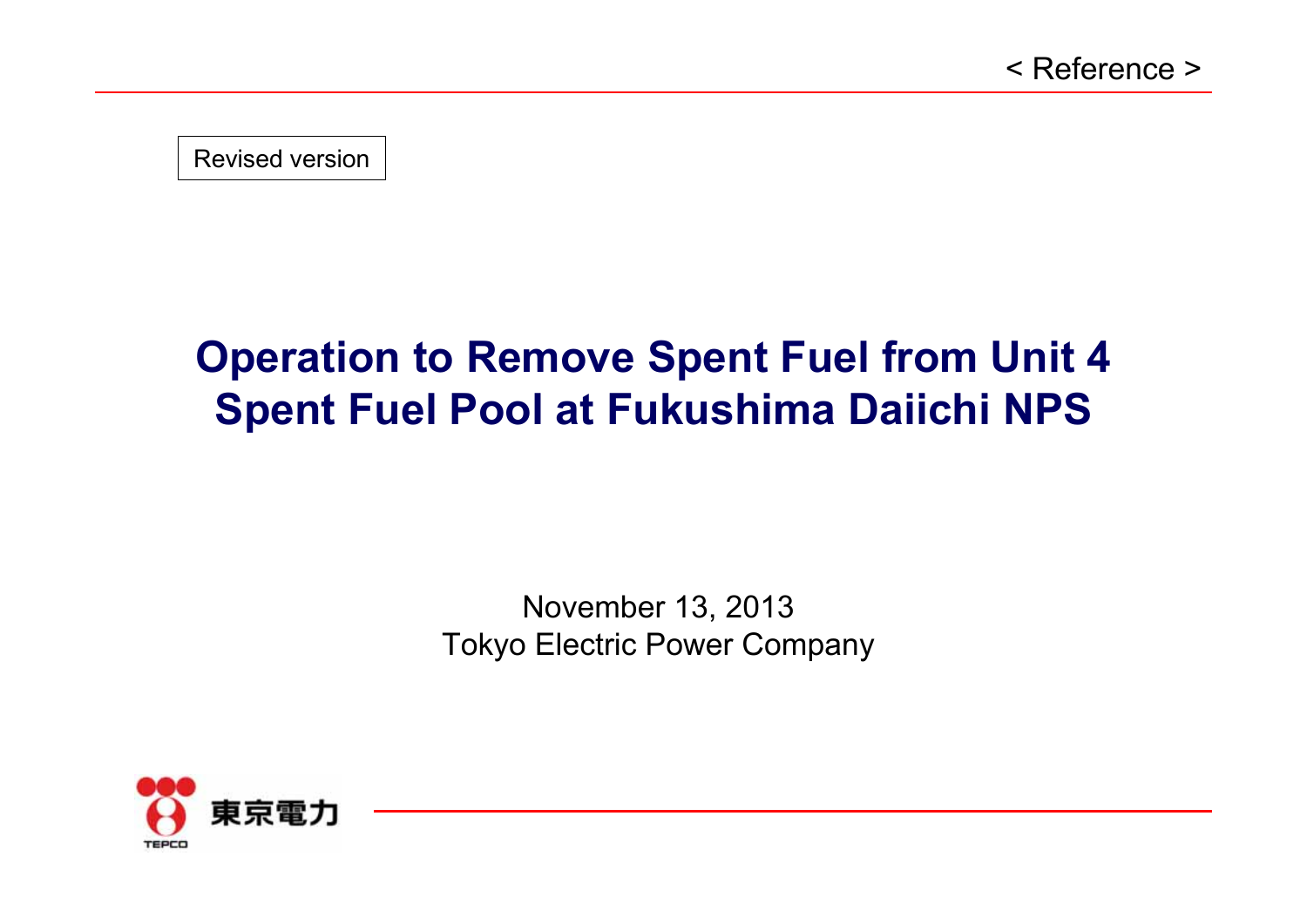## **1. Steps toward operation to remove spent fuel from Unit 4 spent fuel pool**

The current progress status of preparatory work, such as checking and examination by internal and external concerned parties, toward the operation to remove spent fuel from Unit 4 spent fuel pool at Fukushima Daiichi NPS is as follows.

■ Progress status of checking that should be given by external concerned parties

- **• On November 12, a completion certificate for the pre-use inspection was provided.** [by the Nuclear Regulation Authority]
- **• On November 12, the implementation plan (for actions related to the technical specifications and radiation control) was approved.** [by the Nuclear Regulation Authority]
- **• Actions were taken in response to comments provided as a result of a third party review.** [Comments from IEG were received by a responsible section of TEPCO on November 5]
- **• On November 13, a safety inspection was started.** [by the Nuclear Regulation Authority]
- **• On November 14 and 15, a site review was conducted by a third party (IEG).**
- Work progress status in **TEPCO** 
	- **• Review was conducted by the Nuclear Safety Oversight Office**
	- **• Review\* was conducted by the Nuclear Reform Monitoring Committee < Specific related actions <sup>&</sup>gt;**
	- **• A cask\*\* was transferred to the Unit 4 Operating Floor from the common pool.** [on November 13 (today)] \*\* Containers used to transfer fuel within the power station (NFT-22B)
	- **• Confirmation of mechanical movements of lifting up and down the casks using the actual machine (and crane operations) was conducted.** [on November 13 (today)]
	- **• Final confirmation of the fuel handling machine using mock-up fuel will be conducted.** [scheduled to start on November 13]\*
	- **• Emergency evacuation drills were started.** [First conducted on October 25, and will be conducted at the final confirmation of the cask-transferring operation]

#### **After conducting the above actions, we will proceed with fuel removal with "first priority given to safety", not to achievement of the schedule.**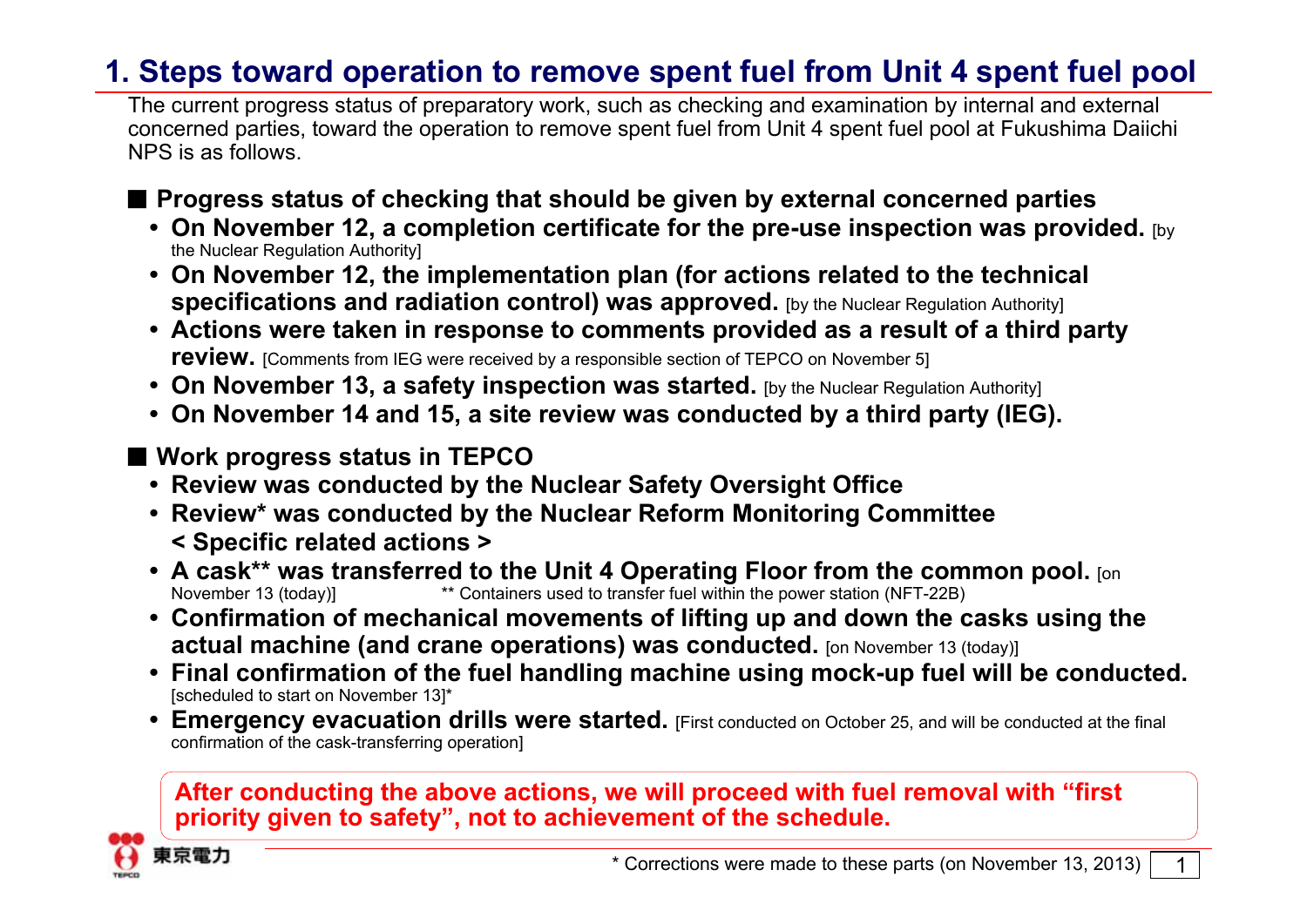|                                           | 2013                                      |                                           |                                                                                                         |                                                                                                                           |                                                                                             |
|-------------------------------------------|-------------------------------------------|-------------------------------------------|---------------------------------------------------------------------------------------------------------|---------------------------------------------------------------------------------------------------------------------------|---------------------------------------------------------------------------------------------|
|                                           | August                                    | September                                 | October                                                                                                 | November                                                                                                                  | December                                                                                    |
| Crane                                     | Installation, adjustment, and system test | $\triangledown$                           | Completion<br>inspection<br>under Labor                                                                 | Pre-use inspection (Received<br>completion certificate on Ndv. 12)                                                        |                                                                                             |
| Fuel<br>handling<br>machine               |                                           | Installation, adjustment, and system test | Standards Act                                                                                           | Pre-use inspection (Received<br>completion dertificate on Nov. 12)                                                        |                                                                                             |
| <b>Preparation</b><br>for fuel<br>removal |                                           |                                           | Preparatory conditioning of reactor well, pressure vessel,<br>and the inside of SFP, and debris removal | Debris removal and clean-up above the fuel rack*1<br>Verification of fuel soundness                                       | Ш<br>Verification of work related to on-<br>premise transportation containers <sup>*2</sup> |
| Mock-up<br>study and<br>training          |                                           |                                           |                                                                                                         | Establishment of procedure for fuel removal with mock-up fuel<br>Fuel removal procedure training with actual machines*2*3 |                                                                                             |
| Fuel<br>removal                           |                                           |                                           | <b>Started as soon as the</b><br>preparation is completed.                                              | Fuel removal*1                                                                                                            | Target completion of removal is<br>scheduled for the end of 2014)                           |

- \*1: Fuel removal conducted in the daytime, and debris removal at night
- \*2: Evacuation drills conducted at the same time
- \*3: Implemented for every new worker

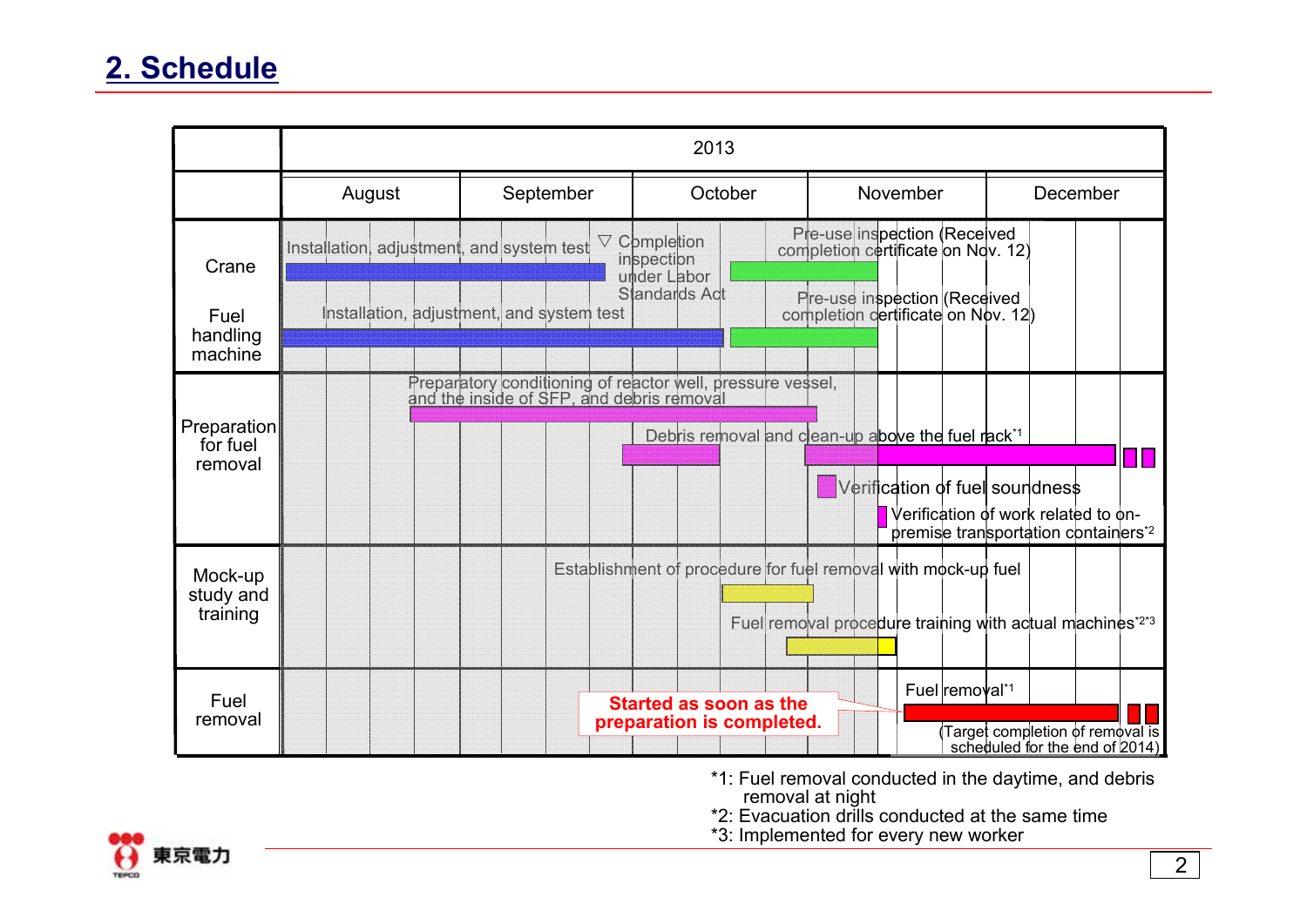### **Vacant on-premise transportation container (NFT-22B)**

**On November 13 (today), one of the two on-premise transportation containers that will be actually used in the fuel removal operation was transferred to the Unit 4 Reactor Building from the common pool.**



On-premise transportation containers (NFT-22B) ①

Provided by Tokyo Electric Power Company Taken on November 13, 2013



On-premise transportation containers (NFT-22B) ②

Provided by Tokyo Electric Power Company Taken on November 13, 2013

[Note] Photos include information concerning physical protection, etc., therefore the photos are partly corrected.

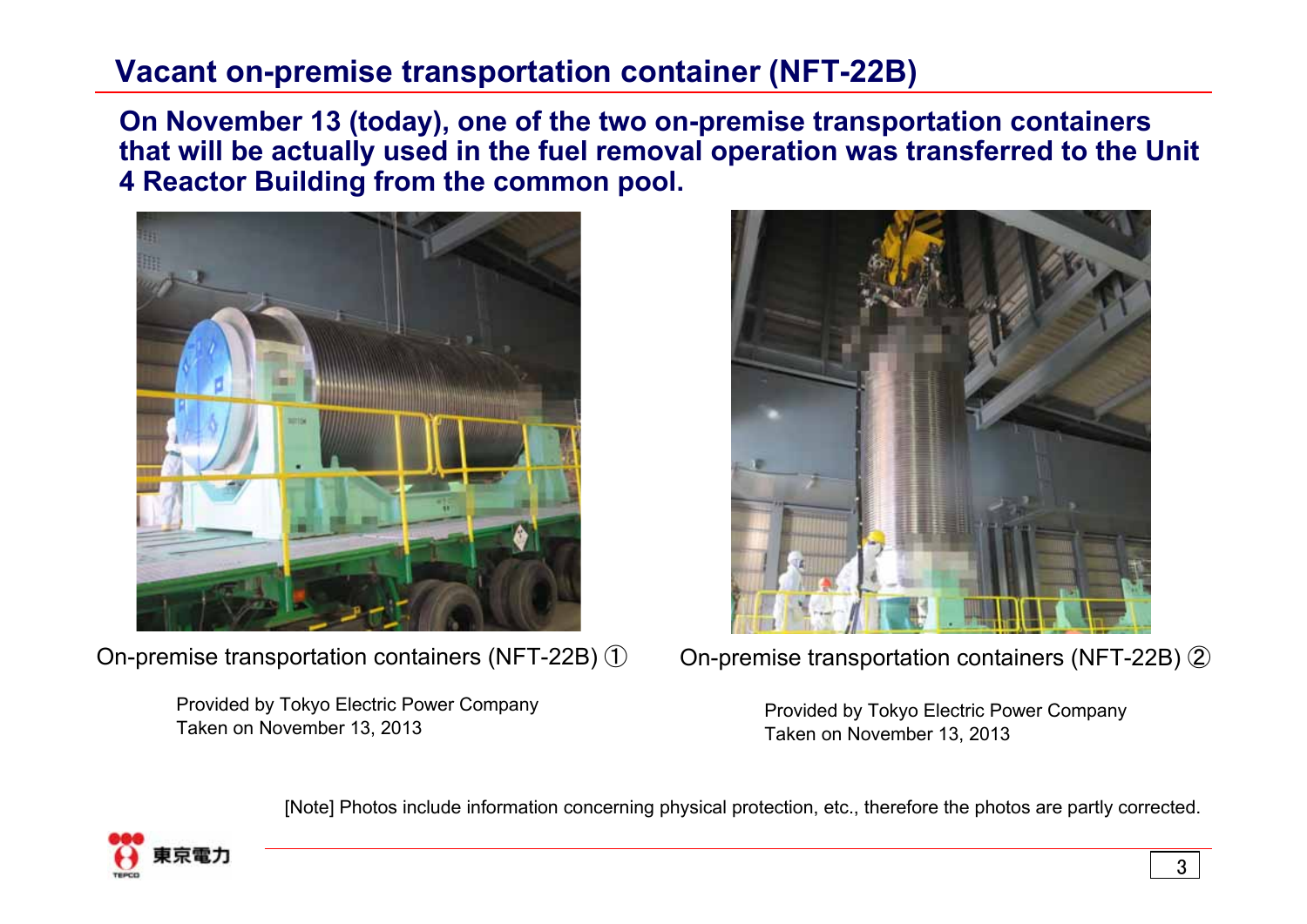# **(Reference) Outline of fuel removal from the spent fuel pool**

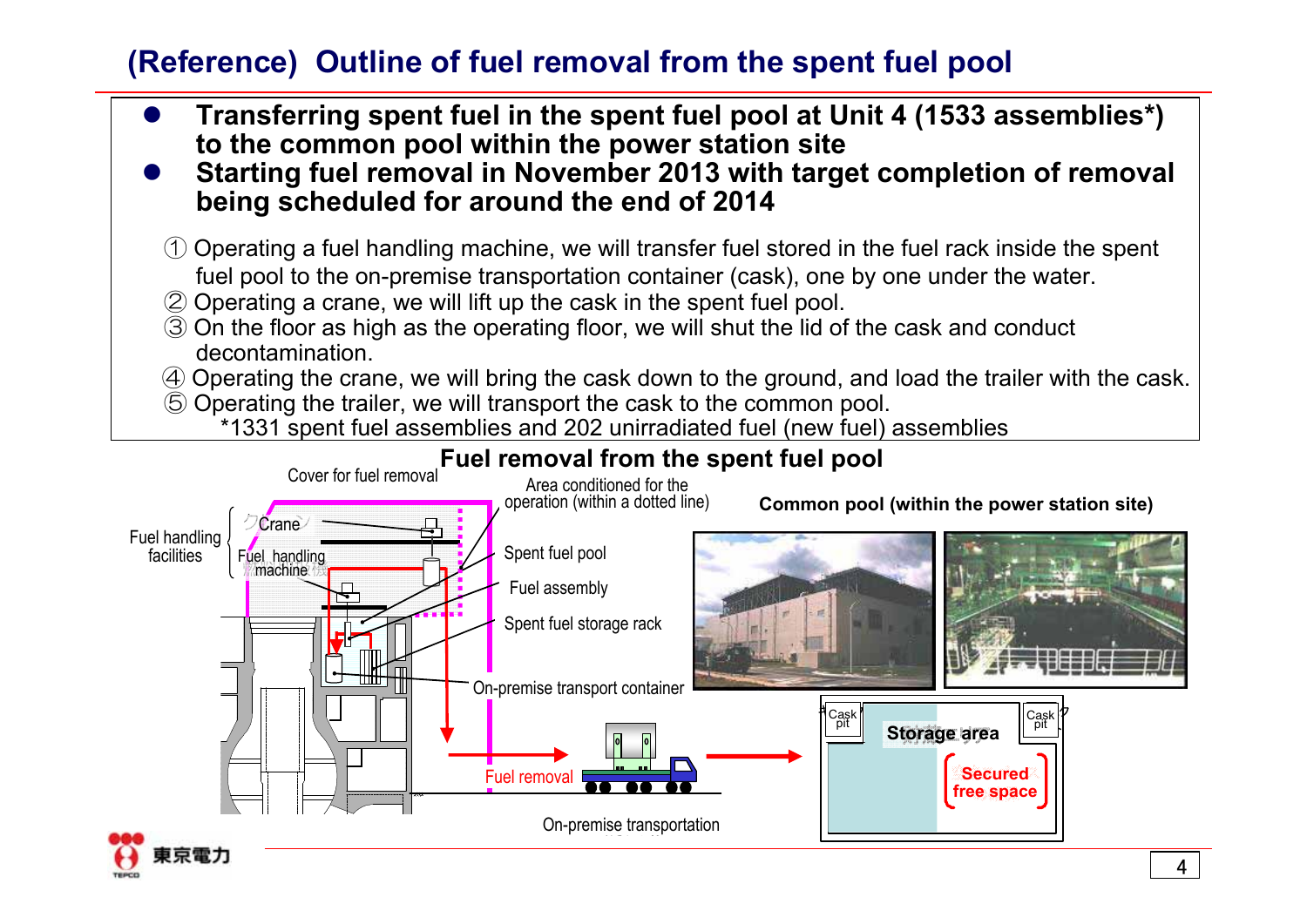# **(Reference) Steps of fuel removal from the spent fuel pool**